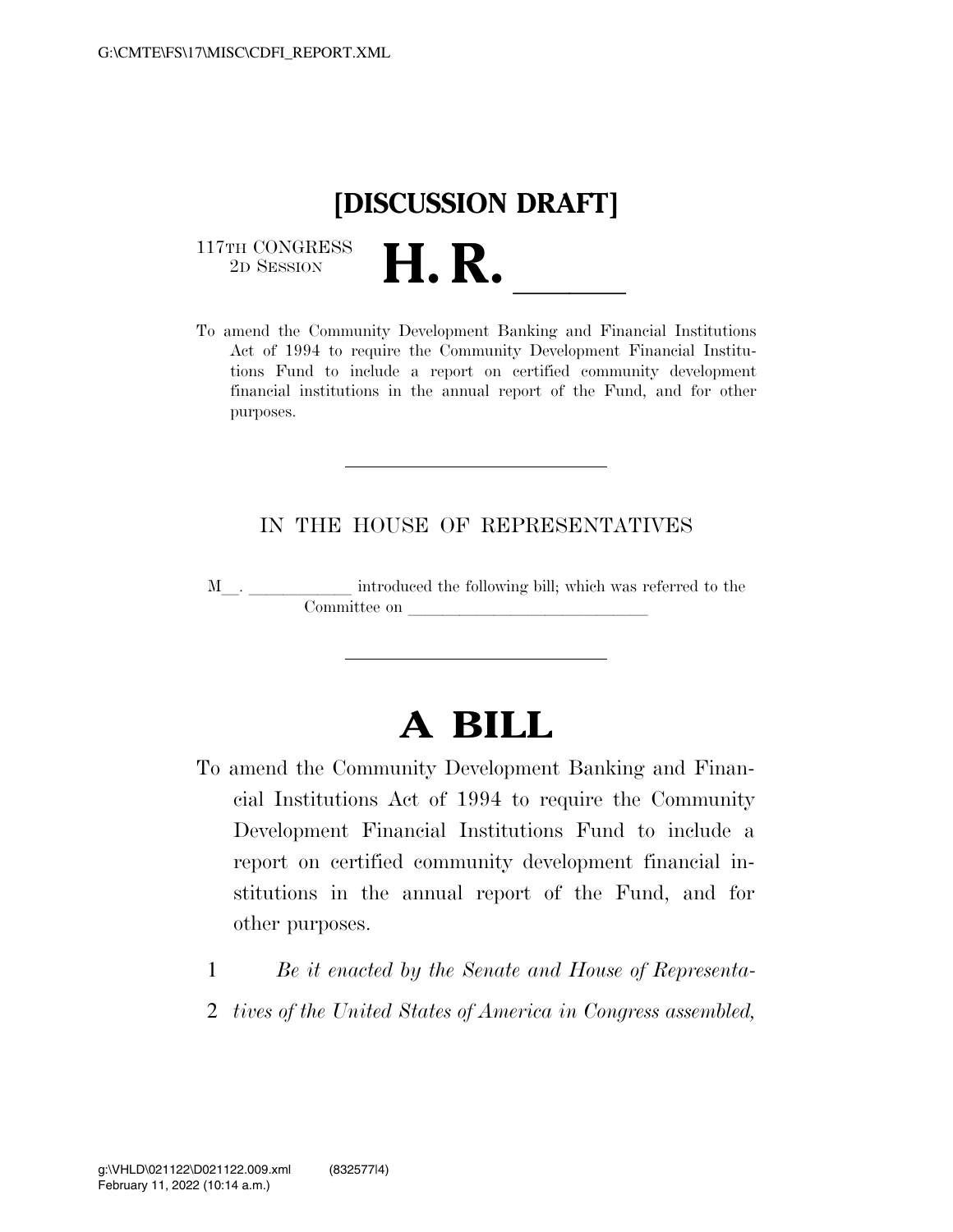$\mathfrak{D}$ 

## **SECTION 1. SHORT TITLE.**

 This Act may be cited as the ''Understanding Com- munity Financial Institutions' Impact in Underserved Communities Act''.

## **SEC. 2. REPORT ON CERTIFIED COMMUNITY DEVELOP-MENT FINANCIAL INSTITUTIONS.**

 Section 117(a) of the Community Development Banking and Financial Institutions Act of 1994 (12 U.S.C. 4716(a)) is amended—

 (1) by striking ''The Fund'' and inserting the following:

12 '(1) In GENERAL.—The Fund'';

 (2) by striking ''and the Congress'' and insert-ing '', the Congress, and the public''; and

(3) by adding at the end the following:

16 "(2) REPORT ON CERTIFIED COMMUNITY DE- VELOPMENT FINANCIAL INSTITUTIONS.—The annual report required under paragraph (1) shall include a report on community development financial institu- tions ('CDFIs') that have been certified by the Sec- retary of the Treasury, including a summary with aggregate data and analysis, to the fullest extent practicable, regarding—

24 ''(A) a list of the types of organizations that are certified as CDFIs, and the number of each type of organization;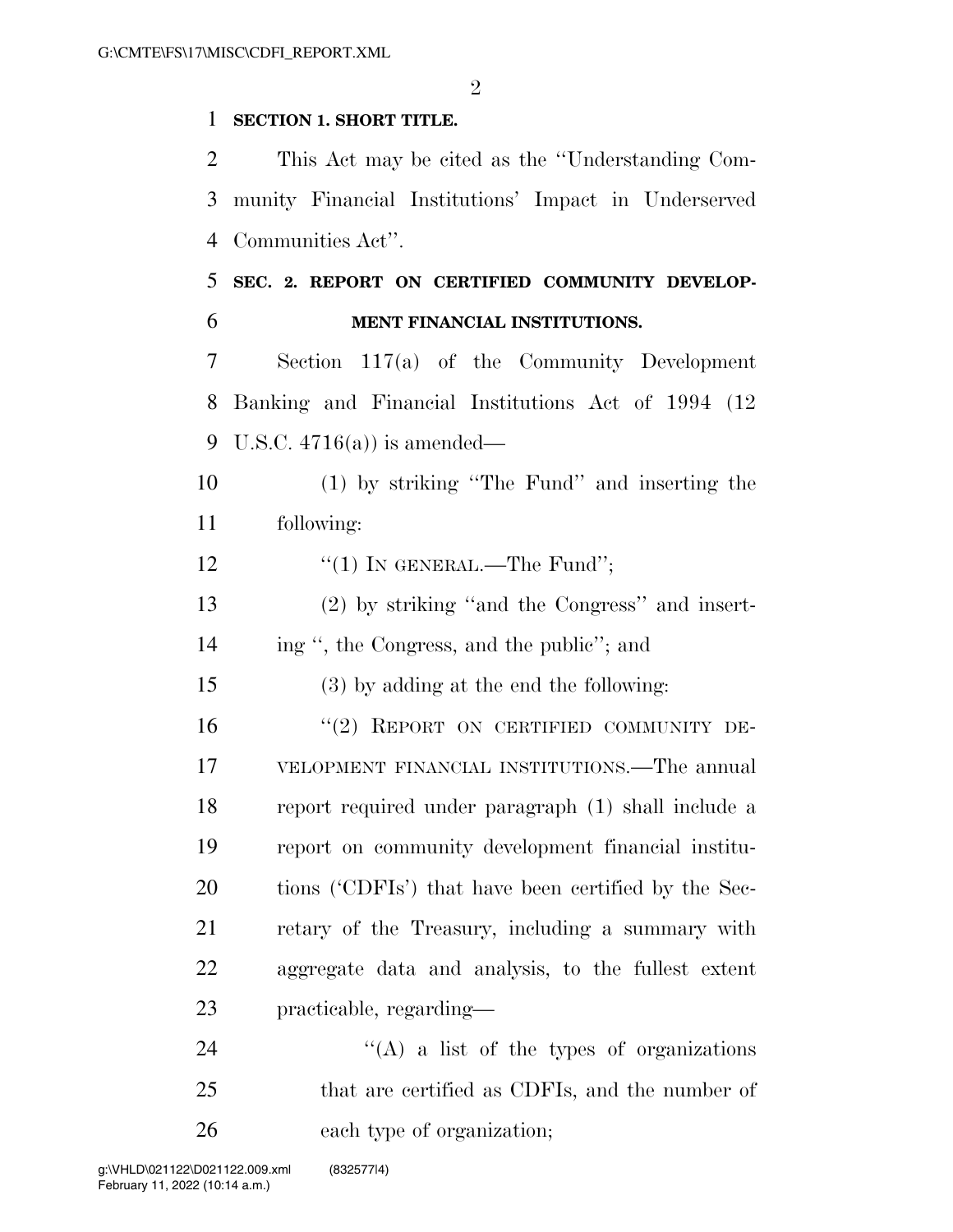3

| $\mathbf{1}$   | $\lq\lq$ the geographic location and capacity      |
|----------------|----------------------------------------------------|
| $\overline{2}$ | of different types of certified CDFIs;             |
| 3              | "(C) the primary lines of business for dif-        |
| $\overline{4}$ | ferent types of certified CDFIs, as well as any    |
| 5              | secondary lines of business;                       |
| 6              | "(D) human resources and staffing infor-           |
| 7              | mation for different types of certified CDFIs,     |
| 8              | including—                                         |
| 9              | $\lq\lq(E)$ the types of development services pro- |
| 10             | vided by different types of certified CDFIs;       |
| 11             | $\lq\lq(F)$ the target markets of different types  |
| 12             | of certified CDFIs and the amount of products      |
| 13             | and services offered by CDFIs to those target      |
| 14             | markets, including—                                |
| 15             | "(i) the number and amount of loans                |
| 16             | and loan guarantees made in those target           |
| 17             | markets;                                           |
| 18             | "(ii) the number and amount of other               |
| 19             | investments made in those target markets;          |
| 20             | and                                                |
| 21             | "(iii) the number and amount of de-                |
| 22             | velopment services offered in those target         |
| 23             | markets; and                                       |
| 24             | $\lq\lq(G)$ the clients and communities served by  |
| 25             | different types of certified CDFIs, including—     |